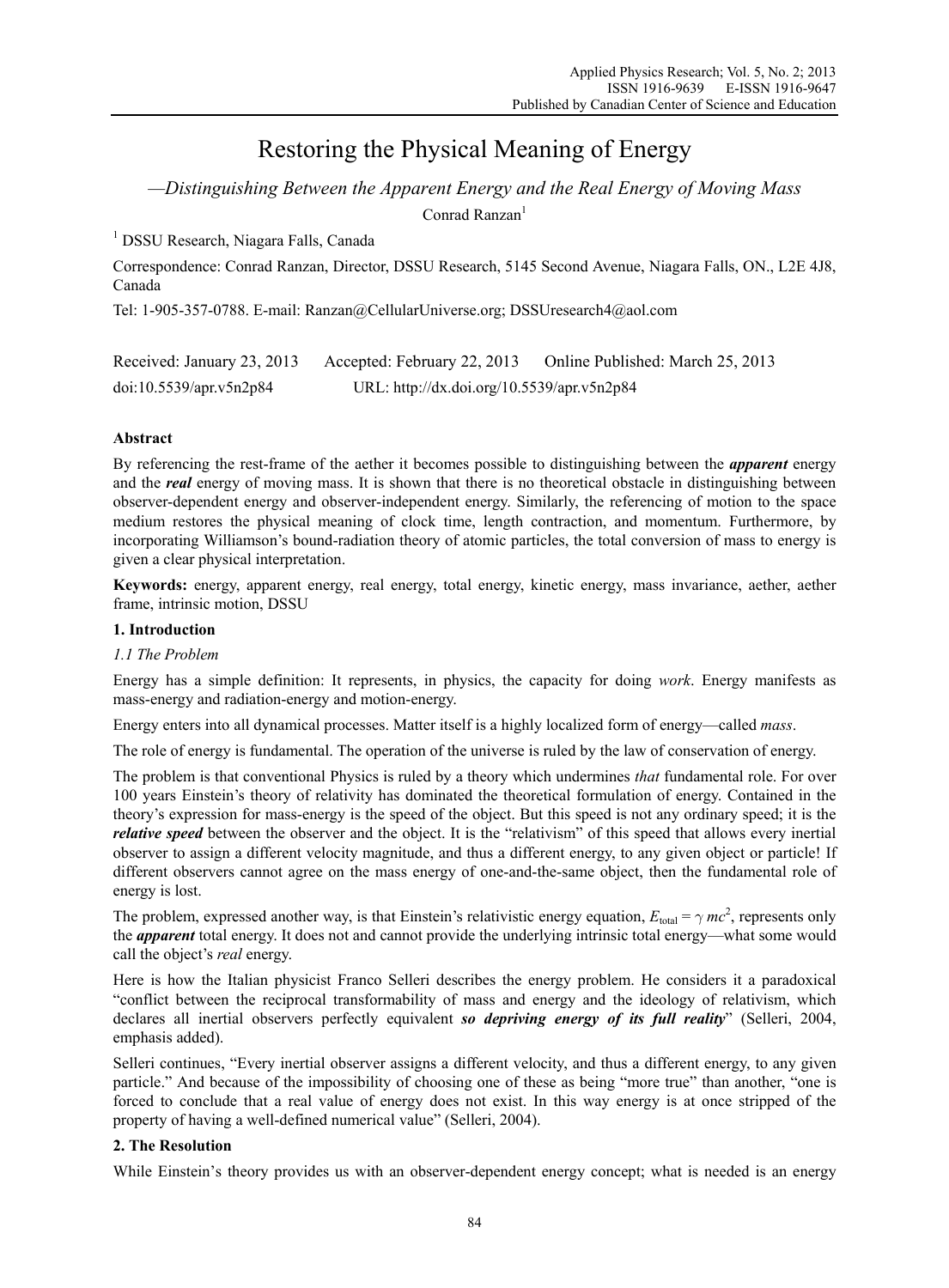formulation that is *independent* of the observer.

We start with the textbook expression for the apparent total-energy of mass *m*:

$$
E_{\text{total}} = \gamma mc^2
$$
, which expands to

$$
E_{\text{total}} = \frac{1}{\sqrt{1 - (v/c)^2}} \times mc^2.
$$
 (1)

The symbol u represents the relative speed between the observer and the mass object. Calling it a "relative" speed means that the apportionment of *that* speed to the observer and the object is not important. Whether the observers, say, in a spacecraft approaching an asteroid, assert that  $\upsilon$  is the spacecraft's forward speed or the asteroid's approach speed does not matter. It matters not, because u is simply an *apparent* speed that helps quantify the *apparent* total energy.

Our universe, the Dynamic Steady State Universe (DSSU) (Note 1), is dominated by the presence and the dynamics of a detectable aether medium. By referencing this medium it becomes possible to express the single *relative* speed in terms of two aether-referenced (intrinsic) speeds.

The equation that makes this conversion is (Ranzan, 2010a)

$$
v = \frac{v_{\rm A} + v_{\rm B}}{1 + \left(v_{\rm A}v_{\rm B}/c^2\right)}.\tag{2}
$$

The symbols  $v$ ,  $v_A$ , and  $v_B$  represent collinear velocities or velocity components; *c* is the speed of light. The intrinsic motion of the observer (assigned to reference frame " $\mathbf{A}$ ") is given by  $v_A$ , and the intrinsic motion of the mass body (assigned to reference frame "B") is given by  $v_B$ . And, of course, the relative motion between them is  $\mathbf{v}$ 

By substituting Equation (2) into (1) we obtain,

$$
E_{\text{tot}} = \frac{1}{\sqrt{1 - \left(\frac{v_{\text{A}}}{c}\right)^2} \sqrt{1 - \left(\frac{v_{\text{B}}}{c}\right)^2}} \left(1 + \frac{v_{\text{A}}v_{\text{B}}}{c^2}\right)mc^2\,,\tag{3}
$$

which is still the expression for the *apparent* total energy, but now expressed in terms of aether-referenced motion. From this expression we are able to extract the object's *real* total energy—the energy as a property independent of the observer—by simply removing the motion of the observer. The speed of the observer,  $v_A$ , is, mathematically, set to zero. The result is the *total real energy* of mass body *B*:

$$
E_{\text{tot.}real} = \frac{1}{\sqrt{1 - (v_{\text{B}}/c)^2}} mc^2.
$$
 (4)

(Observer-independent total energy of an object)

Significantly, there is no reference to the observer's speed in the expression. Setting the speed of the observer to zero is equivalent to embedding the observer into the rest frame of the aether medium.

The only non-constant on the right-hand side is the intrinsic speed of the mass body *B*. The challenge is to determine that speed.

#### **3. Radar Method to Determine an Object's Aether-Referenced Speed**

Let us consider a hypothetical situation of a spacecraft and an asteroid. The deep-space encounter, as viewed from the aether rest-frame, is shown in Figure 1.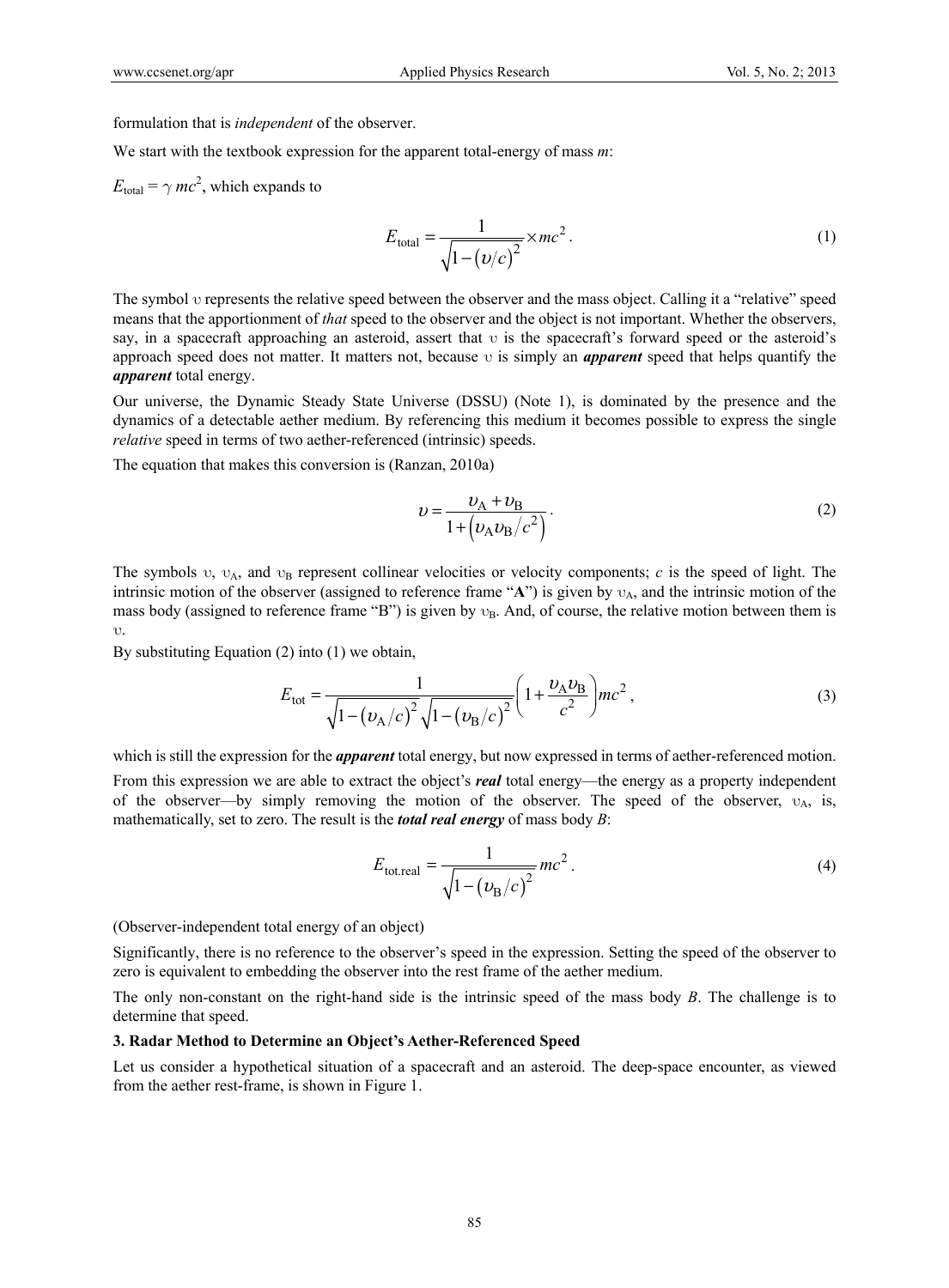

Figure 1. Doppler radar scenario within aether-space. Spacecraft "A" emits radar signal with frequency  $f_{em}$  and detects the return signal as frequency  $f_{\text{det}}$ . The signal impacts the target with a frequency  $f_{\text{imp}}$  and is reflected with frequency  $f_{\text{ref}}$ . In the reference frame of "B", frequency  $f_{\text{imp}}$  equals  $f_{\text{ref}}$ 

The spacecraft is equipped with Doppler radar, which emits a frequency *f*em and impacts with a frequency *f*imp. In accordance with the DSSU Doppler equation, the two are related as (Ranzan, 2010a),

$$
f_{\text{MPACTS@B}} = f_{\text{EMTTIED@A}} \sqrt{\frac{1 - (v_{\text{A}}/c)}{1 + (v_{\text{A}}/c)}} \sqrt{\frac{1 - (v_{\text{B}}/c)}{1 + (v_{\text{B}}/c)}}.
$$
(5)

The asteroid (frame *B*) reflects the radar signal which is subsequently detected by the spacecraft (frame *A*). The two frequencies are related, again in accordance with the DSSU Doppler equation, as (Ranzan, 2010b),

$$
f_{\text{deflectre} \phi_{\text{A}}} = f_{\text{reflectre} \phi_{\text{B}}} \sqrt{\frac{1 - (\upsilon_{\text{B}}/c)}{1 + (\upsilon_{\text{B}}/c)}} \sqrt{\frac{1 - (\upsilon_{\text{A}}/c)}{1 + (\upsilon_{\text{A}}/c)}}.
$$
(6)

Since the frequency of an electromagnetic signal is not changed by a simple reflecting process, the impacting frequency must equal the reflecting frequency. That is, *f*imp equals *f*ref. Therefore, Equations (5) and (6) may be combined to give,

$$
\frac{f_{\rm em}}{f_{\rm det}} = \frac{(1 + v_{\rm A}/c)}{(1 - v_{\rm A}/c)} \frac{(1 + v_{\rm B}/c)}{(1 - v_{\rm B}/c)},
$$
\n(7)

where  $v_A$  and  $v_B$  are collinear velocities with respect to aether. Solving for  $v_B$  gives an expression for the aether-referenced velocity of the radar's target (labeled "B" in Figure 1):

$$
\upsilon_{\rm B} = \frac{(f_{\rm em}/f_{\rm det}) (1 - \upsilon_{\rm A}/c) - (1 + \upsilon_{\rm A}/c)}{(f_{\rm em}/f_{\rm det}) (1 - \upsilon_{\rm A}/c) + (1 + \upsilon_{\rm A}/c)} \times c.
$$
 (8)

The spacecraft observer calculates  $v<sub>B</sub>$  by using the instrument readings for the emitted and detected frequencies; and the known constant  $c$ ; and an instrument measurement of the ship's own intrinsic speed  $v_A$ . The latter can be measured with a gas-mode Michelson-Morley interferometer as described in (Ranzan, 2012); or with one of the new techniques being developed (Cahill, 2006a, 2006b, 2011).

As long as the asteroid is not subject to any force, then  $v_B$  does not change. And significantly, all uniformly moving observers will agree on its value.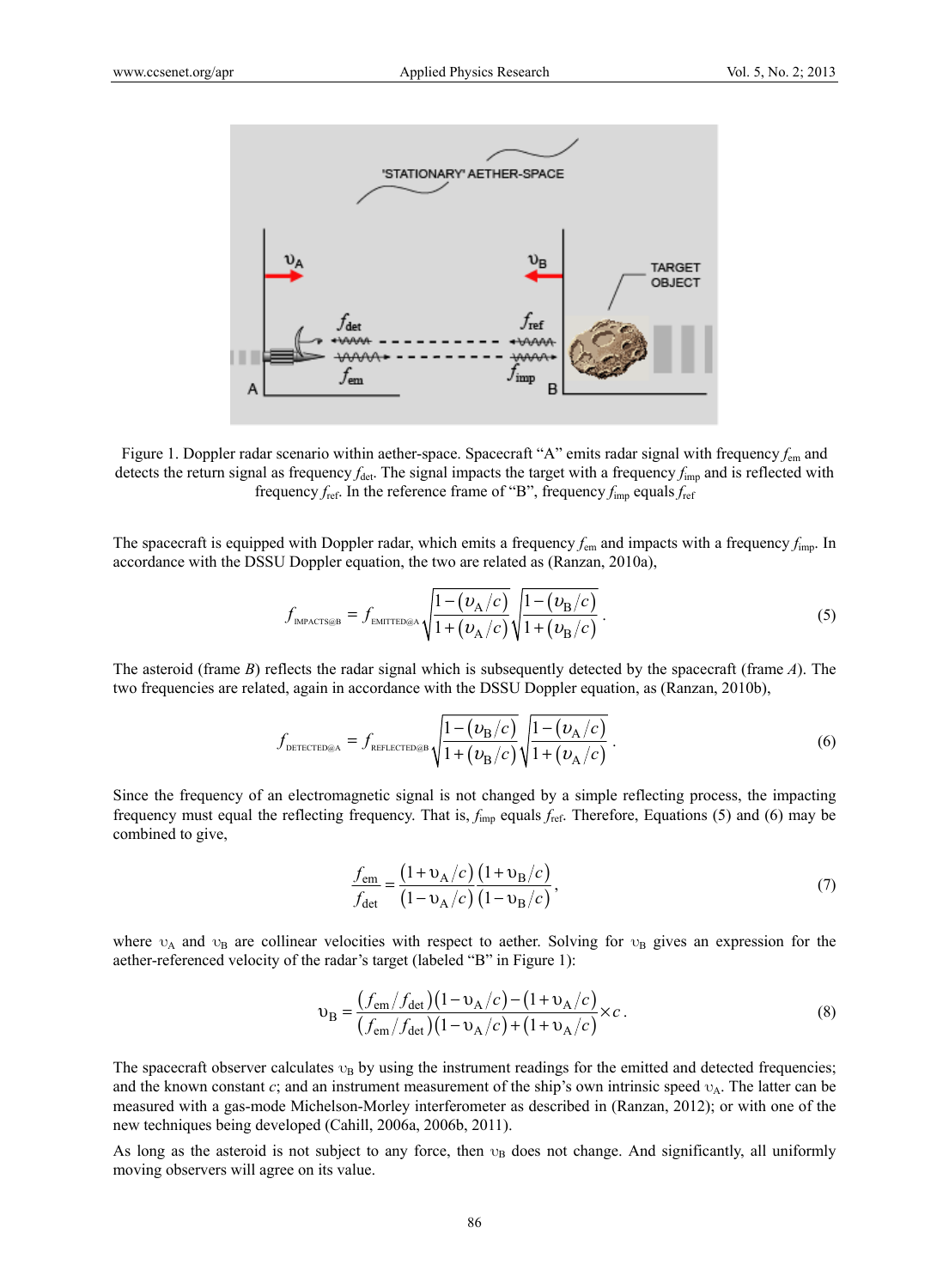Consequently, all such observers will agree on the real *total energy* as determined by Equation (4) and into which  $v_B$  is substituted.

## **4. Discussion**

#### *4.1 Energy of Terrestrial Objects*

What about the real *total energy* of some object resting on Earth? The aether flow through the Solar system is about 400 *km/s*, which means that the Earth's orbital motion of 30 *km/s* and Earth's daily rotational motion are comparatively negligible. Thus the speed that enters the energy Equation (4) would be about 400 *km/s* (Ranzan, 2012).

#### *4.2 Does Mass Increase with Speed?*

The French theorist, Henri Poincaré, in 1904 showed that the mass of an object increases as the object's speed increases. Furthermore, there is a maximum speed, the speed of light, which limits the motion of any object. Both of these ideas are included in Einstein's special theory of relativity (Spielberg & Anderson, 1985).

It is important to realize that the property of mass of an object or particle—contrary to Poincaré, Einstein, and popular belief—does *not* increase with motion.

The energy of an object in motion consists of two parts: the rest-mass energy and the kinetic energy. In fact, the object's total energy is defined as,

$$
Total Energy = (Mass Energy) + (Kinetic Energy), \tag{9}
$$

(This definition, Equation (9), applies to all speeds)

$$
Total Energy = mc2 + 1/2mv2
$$
 (10)

(This expression is for low speeds).

It is only the *kinetic-energy* portion that increases with speed NOT the *mass-energy* part.

The mass-energy part,  $mc^2$ , is also known as the *rest-energy* part. Some may find this terminology, of associating moving mass with rest mass, misleading. The point to keep in mind is that the "rest-energy part" *does not change with motion*. Regardless of the state of motion of mass *m*, its rest-mass value remains constant.

Mass does not increase with speed. When an object's total energy changes, it means that its kinetic energy changes.

#### *4.3 Kinetic Energy for High Speeds*

The standard textbook expression for kinetic energy *K* is,

$$
K = mc^2 \left( \frac{1}{\sqrt{1 - (v/c)^2}} \right) - mc^2,
$$
\n(11)

where  $\nu$  is the relative speed.

The equivalent DSSU expression for kinetic energy is (Ranzan, 2010),

$$
K = mc^2 \left( \frac{1}{\sqrt{1 - \left( v_A/c \right)^2} \sqrt{1 - \left( v_B/c \right)^2}} \left( 1 + \frac{v_A v_B}{c^2} \right) \right) - mc^2 \quad , \tag{12}
$$

where  $v_A$ , and  $v_B$  represent aether-referenced speeds. Since both of the above expressions depend on the motion of the observer, they therefore represent *apparent* kinetic energy.

The intrinsic kinetic energy  $K_{int}$  is,

$$
K_{\text{int}} = mc^2 \left( \frac{1}{\sqrt{1 - (v_{\text{mass}}/c)^2}} \right) - mc^2,
$$
 (13)

where  $v_{\text{mass}}$  represents the object's aether-referenced speed.

These expressions, (11), (12), and (13), only say that the kinetic energy increases as a complicated function of the velocity, and NOT that the mass actually increases!

The preceding provides, by the simple inclusion of the aether-space medium, the physical meaning for the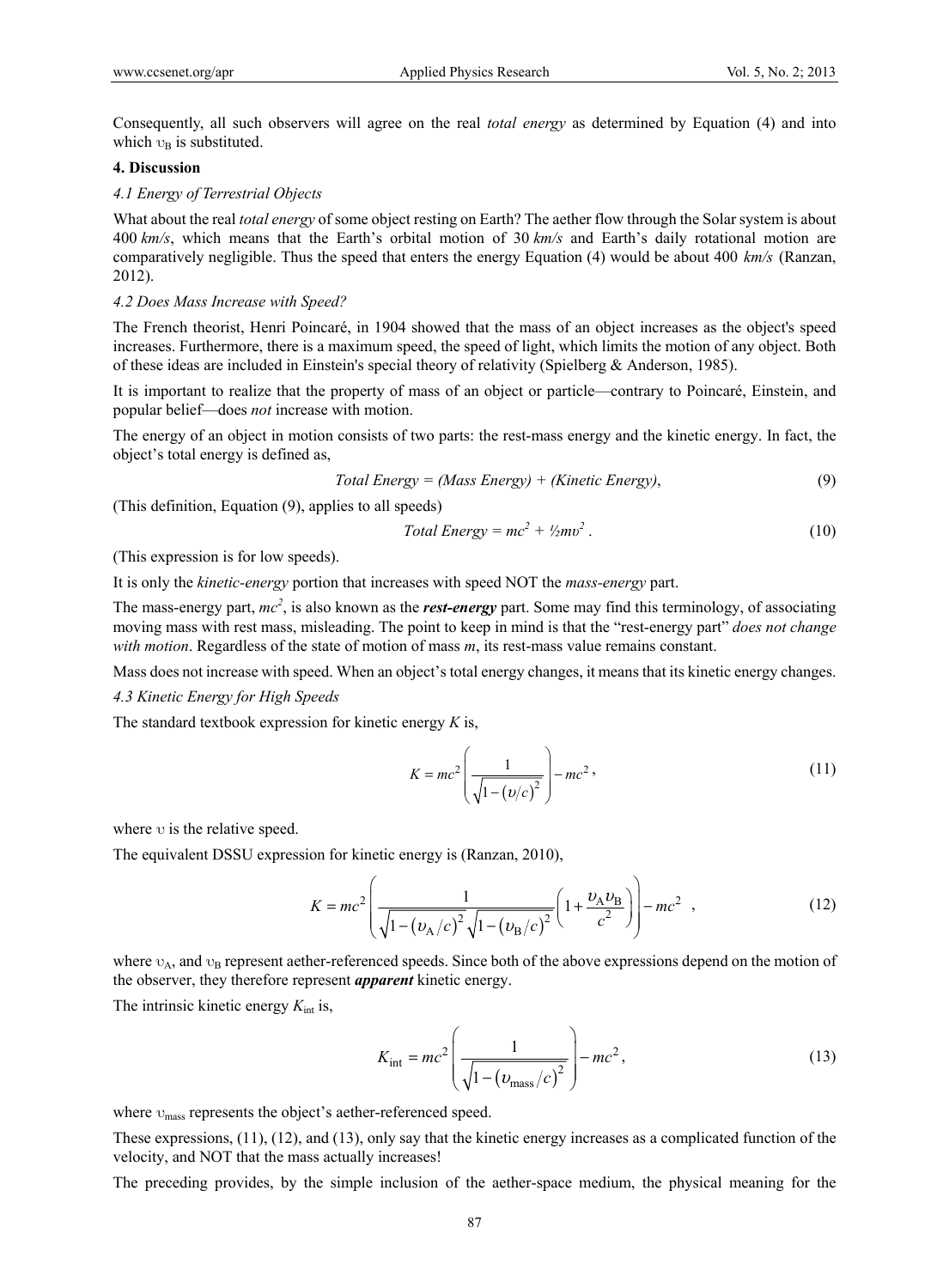conventional interpretation of kinetic energy. However, we may gain additional insight by considering another perspective.

## *4.4 Does Mass Decrease with Speed?*

Is it possible for mass to decrease with increasing speed? Theorist Harry Ian Epstein makes the argument that mass decreases with increasing speed. He proposes an alternate interpretation of Einstein's special relativity (ESR) based on "proper velocity" described as an observer's coordinate length divided by the proper time of the moving object. He reasons that mass decreases with increasing proper velocity, and approaches zero as the coordinate velocity approaches the velocity of light. Epstein makes *mass* and *time dilation* directly proportional to each other (Epstein, 2009).

Epstein's approach may well be consistent with ESR, but it is not consistent with reality. And it is not consistent with a physical meaning of energy—mass being one of its manifestations.

Nevertheless, there is an easy way to show how mass, conceptually, decreases with speed and tends to zero at ultrahigh speed. The explanation is based on the *Williamson particle theory*, which holds that all atomic matter is composed of confined photons (Williamson, 2008).

According to the new paradigm, all particles consist of electromagnetic loops (or loops of loops)—all particles are essentially confined photons. When these loops are complete, resonant, and harmonic they represent independent particles, such as the electron, muon, and tauon (and their antiparticle versions). However, when the electromagnetic loops are *not* complete configurations, then an interesting possibility arises. If a confined photon state is not sufficient in itself to complete a closed loop in space, then it may be possible to combine a number of such incomplete loops into a complete-and-stable combination. J. G. Williamson identifies these incomplete loops with quarks (Williamson, 2008).

His remarkable insight is that the proton, the neutron, lambda, sigma, Xi, etc., —the baryons—are manifestations of a triple photon confinement; and the pion, the kaon, eta, etc., —the mesons—are manifestations of a twin photon confinement. And the electron is a confined single-wavelength circularly-polarized photon (Williamson, 2008).

What all this means is that "mass" consists entirely of confined (localized) photons. I say "entirely" because the gluon strong-force carriers are not required; they are replaced by the simple condition of loop closure or completeness.

Now, consider such an electron; it is a confined single-wavelength self-orbiting photon; it is an electromagnet vortex. When at rest, the electron has only mass energy and no kinetic energy. Next, conceptualize this electron moving at lightspeed, the electron then becomes a cross-section of itself. (Ranzan, 2013) Whereas the confined photon normally follows the path of a tight loop whose diameter defines the size of the electron, the light-speed electron follows the path of an infinite-radius loop. The formerly looping photon is now forced to travel in a linear direction—and such an entity has NO mass. Remarkably the electron's mass has faded to zero—and without mass there can be no mass energy and no kinetic energy. This same argument applies the other atomic particles.

So, can we conclude that mass decreases with increasing speed (speed with respect to photon-conducted aether)? No. Something important has been left out.

What has been excluded is, of course, the energy input required to propel the particle or object and to induce acceleration. It is *that* additional energy that prevents the mass from decreasing in an actual situation. Whatever the frequencies of the confined photons, their frequencies increase in such a way as to maintain the constancy of the mass while the speed of the object increases. It then follows that kinetic energy increases as a function of increasing speed.

## *4.5 The Physical Interpretation of the Total Conversion of Mass to Energy*

Returning to our conceptual lightspeed object; and let us ignore how the object acquired its ultimate speed. If an object were to move at lightspeed, it would have NO mass energy—its mass would be zero since the formerly looping photons would no longer be on a curving trajectory. And therefore, by definition, it would have no kinetic energy. However, because of the energy conservation law, we need to account for the lost mass energy. All the energy of the mass has gone into the energy of what are now unconfined photons. (But, of course, the energy was in those Williamson photons all along.) Each photon represents a packet of pure energy  $E = hf = c/\lambda$ .

What this means is that a "mass object" travelling at lightspeed is but a stream of photons and is equivalent to a 100% conversion of mass to radiant energy—and is no longer a mass object.

Although the conversion of mass to energy in this manner, with lightspeed objects, is purely conceptual, the converse is not. The conversion of photonic radiation into mass is a reality and commonly occurs with the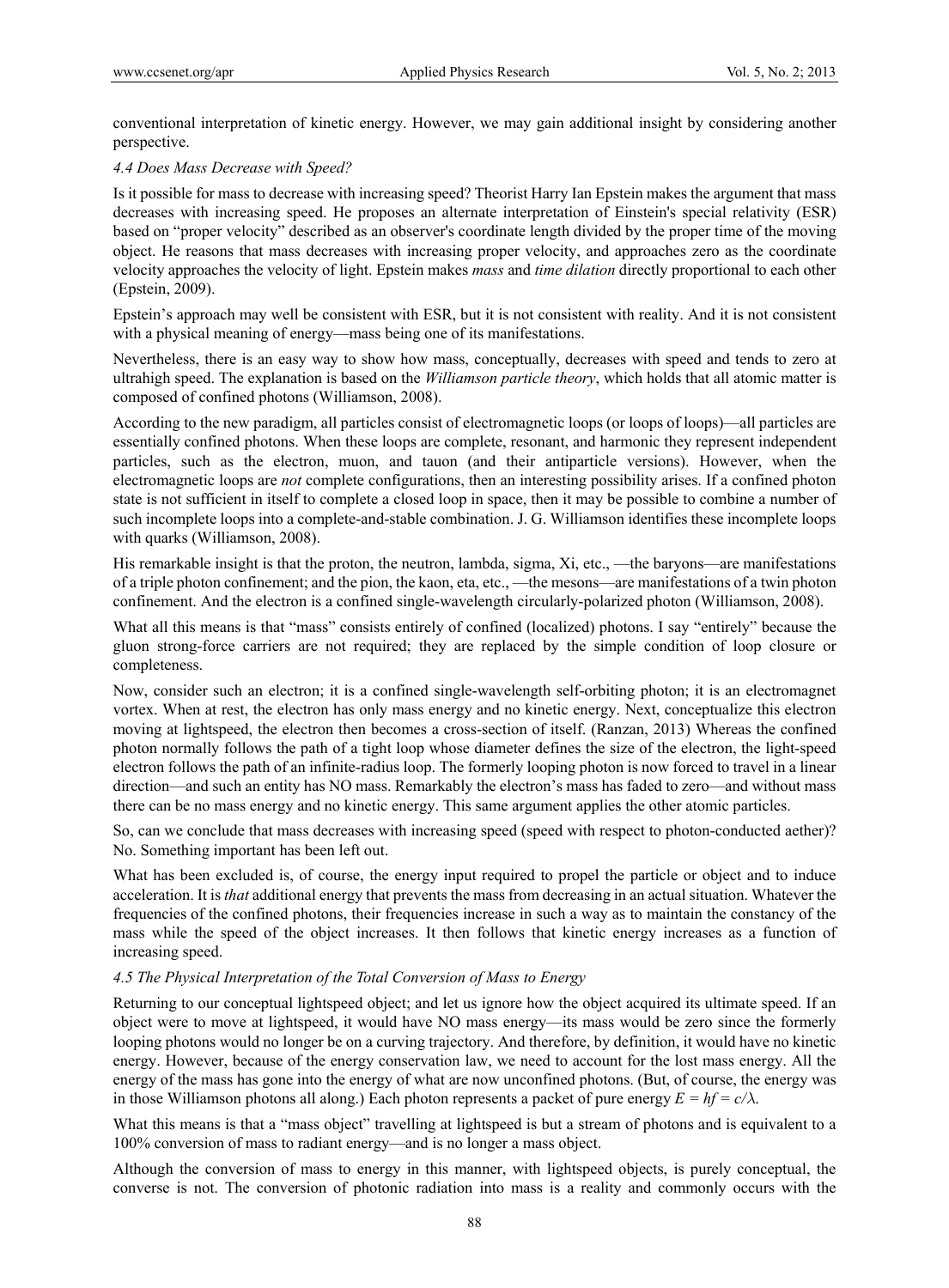formation of electron-positron pairs.

#### *4.6 Restoring the Physical Meaning of Time, Length, and Momentum*

According to Einstein's theory, a *relatively* moving clock will appear to slow down and a *relatively* moving object will appear length-contracted. As for the object's momentum, it will appear to be non-classical. Such measures of time, length, and momentum are not necessarily real—not real in the sense that they depend on the motion of the observer rather than on the *intrinsic* motion of the clock and the object. Using Einstein's theory, different observers are permitted to make conflicting claims. But what about the corresponding observer-independent attributes?

Clock-time, length, and momentum may be expressed in real terms by simply replacing the conventional  $\gamma$ -factor,

also known as the Lorentz factor, with the aether-referenced  $\gamma_B$ -factor. That is, one simply replaces the relative

expression  $\left( \frac{1}{\sqrt{1 - (v/c)^2}} \right)$  with the intrinsic  $\left( \frac{1}{\sqrt{1 - (v_B/c)^2}} \right)$  in any equation of Einstein's special relativity

theory. By using the intrinsic Lorentz factor with its aether-referenced velocity (arbitrarily labeled  $v<sub>B</sub>$  here) it is possible to formulate the real meaning for not just energy (as detailed earlier) but also for time, length, and momentum.

Relative time interval  $\Delta t = \gamma \Delta t_0$  becomes real clock slowing  $\Delta t_{\text{real}} = \gamma_{\text{B}} \Delta t_0$ .

Relative length 
$$
L = \frac{L_o}{\gamma}
$$
 becomes real contracted length  $L_{\text{real}} = \frac{L_o}{\gamma_B}$ .

Relative momentum  $\mathbf{p} = \gamma m_0 \mathbf{v}$  becomes real momentum  $\mathbf{p}_{\text{real}} = \gamma_B m_0 \mathbf{v}_B$ .

It should be pointed out that not all lengths have equal status. Under Einstein's theory all lengths—spatial distances (empty space) as well as object lengths— may appear contracted. In the DSSU interpretation of the real world, only physical entities are subject to real length contraction.

#### **5. Conclusion**

The physical meaning of energy and mass, as well as the physical meaning of clock time, object length and momentum, depends on the ubiquitous presence of an aether-space medium—to which all motion is referenced and *in which ALL matter is conducted*.

## **References**

- Cahill, R. T. (2006a). The Roland De Witte 1991 Experiment (to the Memory of Roland De Witte). *Progress in Physics, 3*, 60-65. Retrieved from www.ptep-online.com/index\_files/2006/PP-06-11.pdf
- Cahill, R. T. (2006b). A New Light-Speed Anisotropy Experiment: Absolute Motion and Gravitational Waves Detected. *Progress in Physics, 4*, 73-92. Retrieved from: http://www.mountainman.com.au/process\_physics/HPS33.pdf
- Cahill, R. T., & Brotherton, D. (2011). Experimental Investigation of the Fresnel Drag Effect in RF Coaxial Cables. *Progress in Physics, 1*, 43-48. Retrieved from http://www.ptep-online.com/index\_files/2011/PP-24-04.pdf
- Epstein, H. I. (2009). Could mass decrease with velocity? *Phys. Essays, 22*, 511. http://dx.doi.org/10.4006/1.3227028
- Ranzan, C. (2010a). DSSU Relativity—The Lorentz Transformations Applied to Aether-Space. *Physics Essays, 23*(3), 520. http://dx.doi.org/10.4006/1.3476412
- Ranzan, C. (2010b). Resolving a Paradox in Special Relativity—Absolute Motion and the Unified Doppler Equation. *Physics Essays, 23*(4), 594. http://dx.doi.org/10.4006/1.3498902
- Ranzan, C. (2012). Extended Relativity—Exploiting the Loopholes in Einstein's Relativity. *Physics Essays, 25*(3), 327-346. http://dx.doi.org/10.4006/0836-1398-25.3.327
- Ranzan, C. (2013). The Physical Nature of Length Contraction—the DSSU Theory of Length Contraction Induced by Absolute Motion. *Applied Physics Research, 5*(1), p87. http://dx.doi.org/10.5539/apr.v5n1p87
- Selleri, F. (2004). Recovering the Lorentz Ether. *Apeiron, 11*, 246.
- Spielberg, N., & Anderson, B. (1985). *Seven Ideas that Shook the Universe*. New York, NY: John Wiley and Sons.